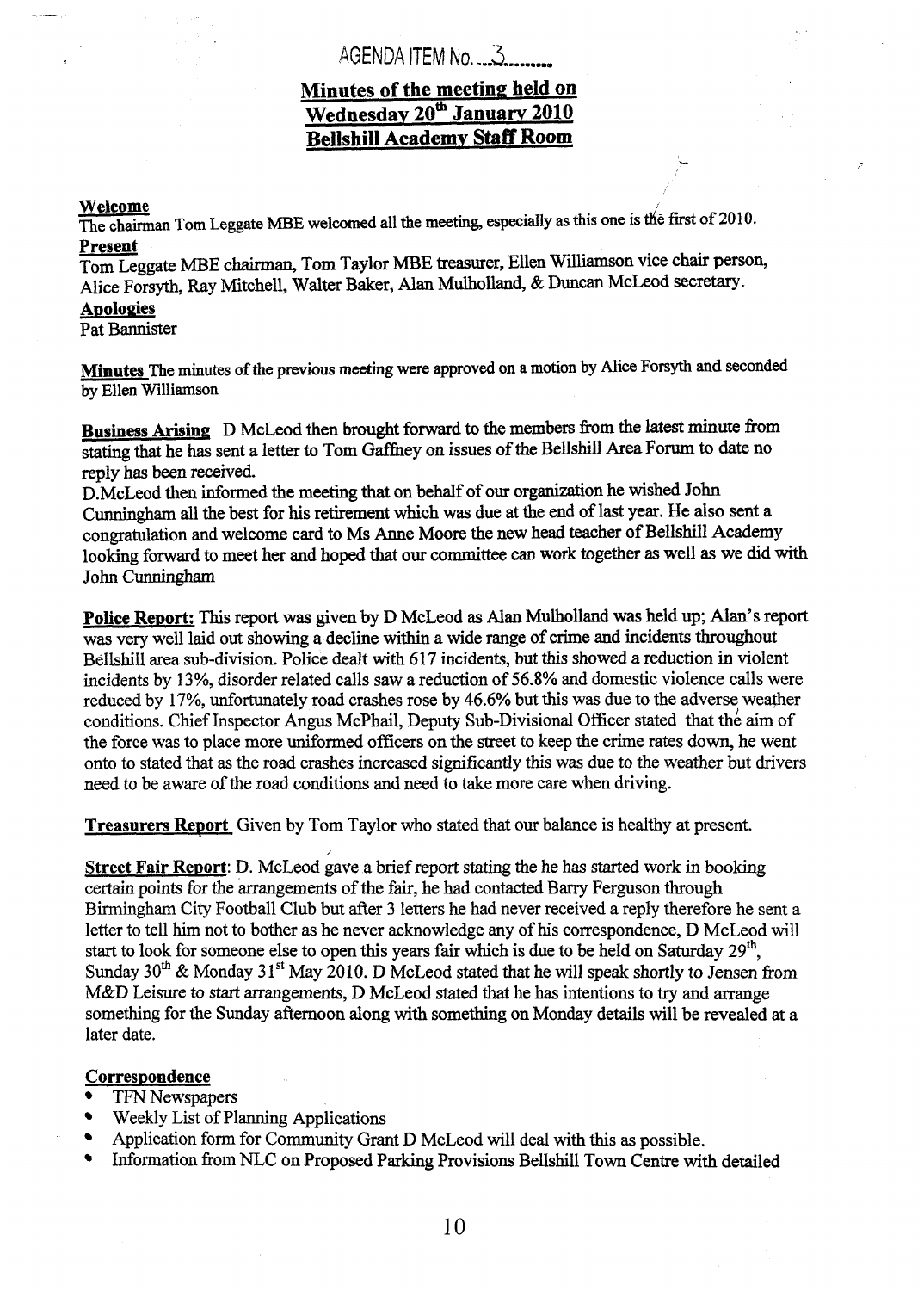maps for the same. D McLeod will copy these for **members** that wish copies.

- Flyer from **NOTTS** SPORT on synthetic **surfacing.**
- E-Mail **from** LAMH Recycle Ltd offering **PC** systems at reduced **costs.** Members asked D.McL,eod for the address **ofthis** establishment. **D** McLeud **agreed** to **insert** this **in** beside their minute.
- **SCVO** Sector news
- CVSL Training E-bulletin
- Newsletter from Voice of Experience Forum along with a 2010 calendar
- Confirmation **and** costings for hire of **Cultural** Centre for Street Fair.
- **Catering** menu for Street Fair. D McLeod will deal with **this** issue.

minute.<br>
SCVO Secto<br>
CVSL Traini<br>
Newsletter fi<br>
Confirmation<br>
Catering mer<br>
AOCB<br>
D McLeod made<br>
to a future meetin D McLeod **made a** suggestion that we invite **Ms** Anne MUNO Head Teacher from Bellshill Academy along to a **future** meeting to **ask** her to give us a presentation on what **her** plans for Bellshill Academy over the next number of years. After a short discussion it was agreed that D McLeod to liaise with Anne Munro to see what date suits her.

Tom Leggate then gave **a** short **report hm** Bellshill Community Forum **stating** the expenditure **from** the donations from the National Health Service. After this report was give D McLeod noted **that no** monies were scheduled to be given to assist Bellshill Community Council for the Street Fair or the Remembrance Day Service or Parade, T Leggate stated that this money **must** be used for pups where heath is in **the forms** of use. D McLeod stated that the street fair gives everyone that attends some form of enjoyment surely this is a healthy option.

D McLeod and Tom Taylor to liaise with Jensen Connelly on this issues for the *street* fair.

**As** this completed all the business of tonight's meeting the secretary moved **a** vote of thanks to the chairman until the next meeting.

**Next Meeting.** The next **meeting** will be held on Wednesday **17"h** February 2010 in Bellshill Academy **staff**  room.

# **All welcome.**

*I*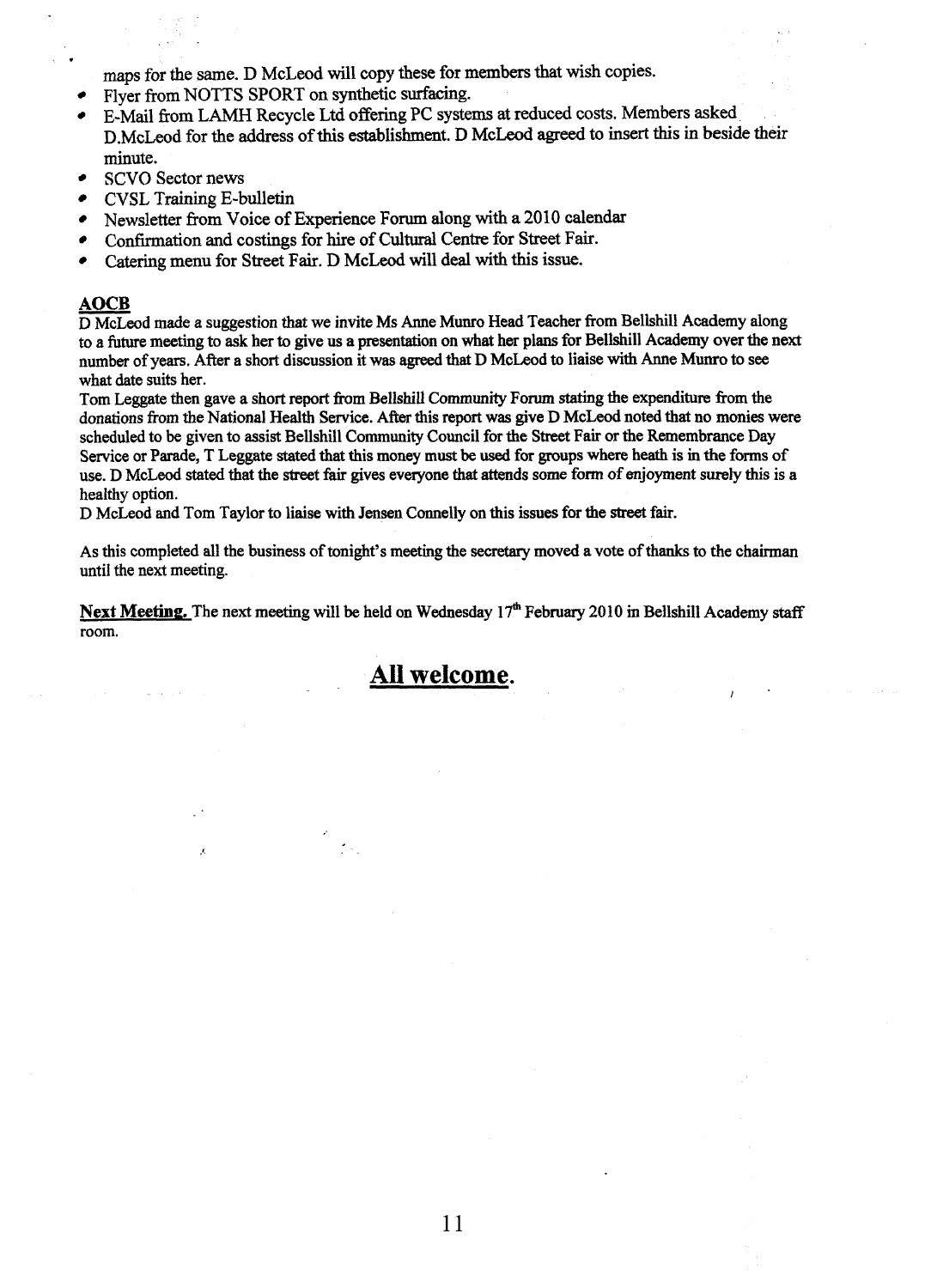2GENDA ITEM No *,,.3....,,,,* 

#### **Welcome**

**The vice chair person Ellen Willimon welcomed all** *the* **meeting, Example 18 AVE<br>
Example 18 AVE 18 AVE 18 AVENUE 18 AVENUE 18 AVENUE 18 AVENUE 18 AVENUE 18 AVENUE 18 AVENUE 18 AVENUE 18 AVENUE 18 AVENUE 18 AVENUE 18 AVENUE 18 AVENUE 18 AVENUE 18 AVENUE 18 AVENUE 18 AVENUE 18 AVENUE 18** 

#### **Present**

Tom Taylor MBE treasurer, Ellen Williamson vice chair person, Alice Forsyth, Ray Mitchell, Alan Mulholland police, & Duncan McLeod secretary.

Visitor: Scott Mochar.

#### **Awlueies**

Fat Bannister, Tom **Leggate** Chairman, **Jensen** Connelly.

D **McLeod stated** Tom **Leggate** contacted **him earlier today** *to* infm him that **owing** to poor **heatth he would need** to **miss** tonight's **meeting. D McLeod wished him a speedy recovery back** to full **health and hoped** *to see* **him at the next** meeting.

**D McLeod** *at* this **point in the meeting** gave **a warm** welcome to Scott Mochar for The **Hub Newspaper. D** McLeod on behalf of the **Bellshill Community Councii welcomed Scott mb the**  meeting **and suggested** that **Scott** could address the **meeting hter** in the **agenda** and give **everyone a message from this new paper that is looking for local information that they can use in print. Scott** tyen **thanked all for the warm welcome and agreed to** enlighten **the members** of the papers intentions for the future.

**Minutes The minutes** of **the** previous meeting were approved on a **motion by Ray Mitehell and seconded by Alice Forsyth.** 

**Business Arising D** McLeod then brought forward to the members **from the** latest **minute from stating** *that* **he had** *B* **reply** from **Tom Wey on the subject** of **Bellshill Area** Forum, D McLeod then read **the** letter **which** confirmed that this committee is constitutionally **organized** and **Tom**  Taylor & D McLeod to try and attend some future meeting, unfortunately tomorrow meeting is out as D McLeod needs to attend another meeting. D McLeod then informed the meeting that he wrote to Anne Mum0 Head teacher of BeIlshiIl Academy inviting her **ahg** to give us a presentation at a future meeting, her reply was then read out to the members and all are looking forward to meet her at the March meeting.

**Police Rewrt;** This **report was** given **by** Alan **Mulholland, Bellshill** has **seen an** increase in breakins at school premises and houses, but they have arrested someone in connection to these issues. Birkinshaw Industrial Estate has seen an increase in fire-raising, local fire officers, police NLC and the factors have taken joint action to combat this, and over the next few months the **police** will visit any who has bee reported to the police and take the appropriate action. The next Blue Light Disco is scheduled to take **place** on Saturday 27" March to try **and** bring together the youth of the area. There **has** been **an increase** in anti social behavior in the area wound Orbiston Kennels; the local police have brought in the horses to assist the ground teams with some good success. Festival of Fun has been arranged **again** within Keir Hardie Sports Centre Hotytown and it **is** hoped that this **will** be another success. Bellshill's **own** *street* fair **was** then mentioned and in conjunction with the Community Council the police office are hoping to have an open day on the Saturday. At this point in the meeting **was** opened to anyone with any questions, Alan **was** informed about incidents mainly at weekends where cars **are** being damaged **around the** area **of** Caledonian **AvenueKeir Hardie**  Drive, **Alan will** look into this and raise this **concern** with **the** local community officers.

**Treasurers Report** Given by Tom Taylor who stated that our balance is healthy at present.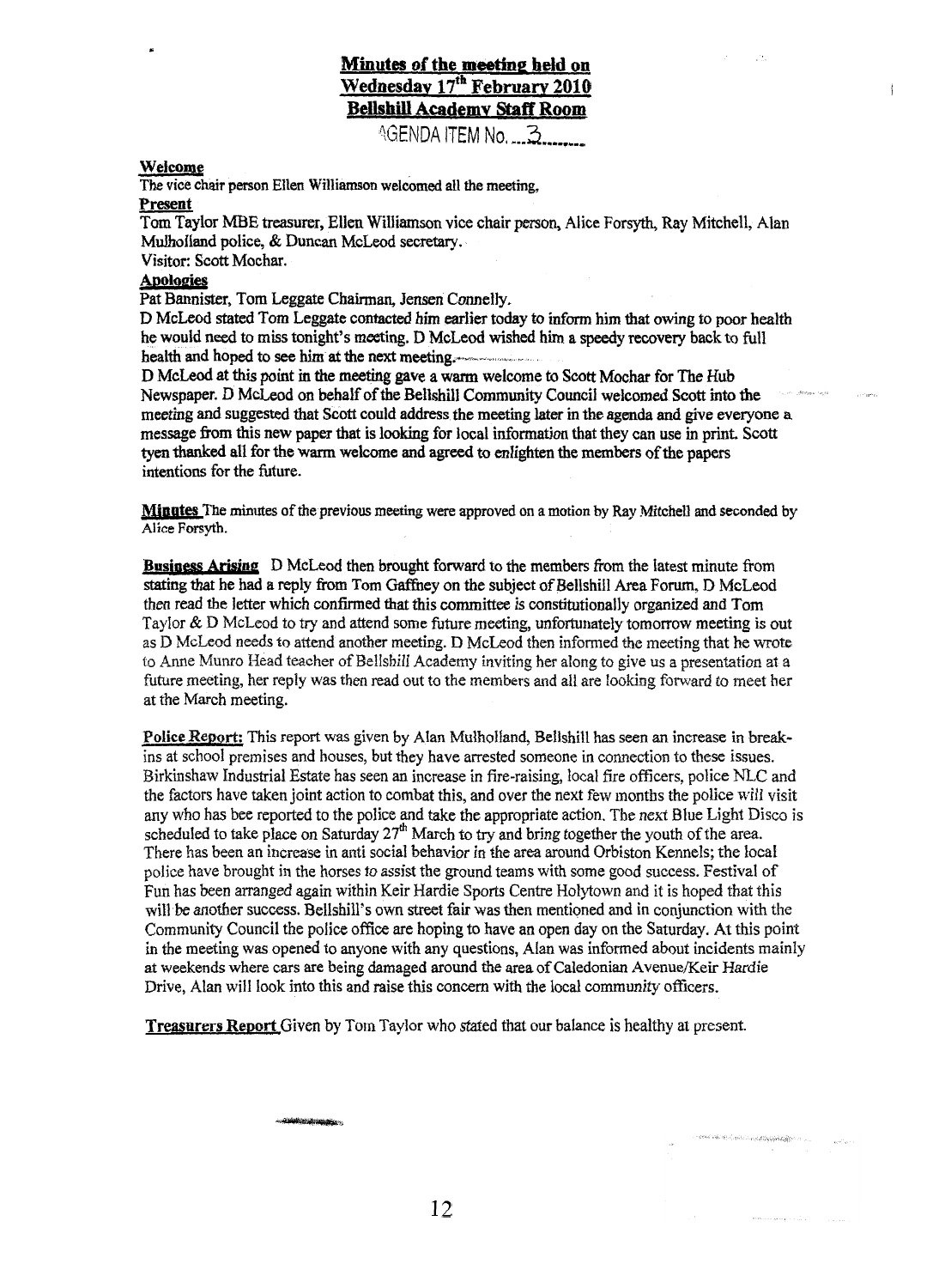**Street Fair Report:** D. McLeod gave a brief report stating the fair is well underway, he contacted someone to **open but this** person **has** not replied to D **McLeod** therefore he will be looking into attracting someone else to open this **years** fair. He **will** be speaking with Jensen **soon** on the issues **that** may crop up on the Main **Street;** he has spoken to Tesco about the *car* park at the east of their **premises but is still waiting on confirmation on the ownership of the area.** 

#### **Correspondence**

**t** 

- TFN Newspapers
- Weekly **List** of **Planning** Applications  $\bullet$
- North Lanarkshire Voluntary Sector Conference, invite to attend this conference no one was  $\bullet$ able to attend.
- **SCVO** e-bulletins informing all of the sector news  $\bullet$
- North Lanarkshire Council **informing us** about a consultation meeting on thee proposed new **cemetery** adjacent to the Bothwellhaugh Road, **D McLeod** apologised but he **would** not be **able**  to attend this meeting, no one else **was** available.
- North **harkshire** Council acknowledging receipt of our grant application.  $\bullet$
- **CVSNL,** e-bulletin infonning us of forth coming **training** programme.  $\bullet$
- **NSPCC** letter asking to support their helpline.
- Flyer **from** Energy Saving Trust  $\bullet$

D McLeod then invited Scott Mochar director of the new free paper "The Hub". D McLeod asked Scott to address the members and enlighten them on the reason for this new paper within our area. *After* **an** excellent talk **on his** aspirations for this paper, he stated that he did want to **work** closely with **all** community **based** groups and to be able to **publish all good** stories **and** events; **D MGLeod thanked him for his presentation and stated we look forward to working with him in the future. It was** noted that The Hub will be placed on our minute mailing list to allow them to have a copy of our minutes when our members receive the same. Scott was given **an** open invitation to attend any of our meetings in the future and **was** asked to bring some copies of the paper **with** him if possible.

#### **AOCE**

D McLeod then brought forward an issue that a few members of the public have brought to his attention along with Tom **Taylor** is the state of the **War** Memorial on **the** Main Street. E) McLeod then informed the meeting that he is dealing with this issue at present. After the last meeting he inserted a letter beside the minutes to our local councilors asking them to look into this memorial. Harry McGuigan contacted him the following day and **gave** him a contact phone number and a meeting was arranged that same day and the War Memorial will be looked into for some repair maintenance.

**As** this completed **all** the business of tonight's meeting the secretary moved a vote of thanks to the chairman until the next meeting.

**Next Meeting.** The next meeting Will be **held** on Wednesday 17"' March **201 0** in **Beilshill Academy** staff room.



character conserve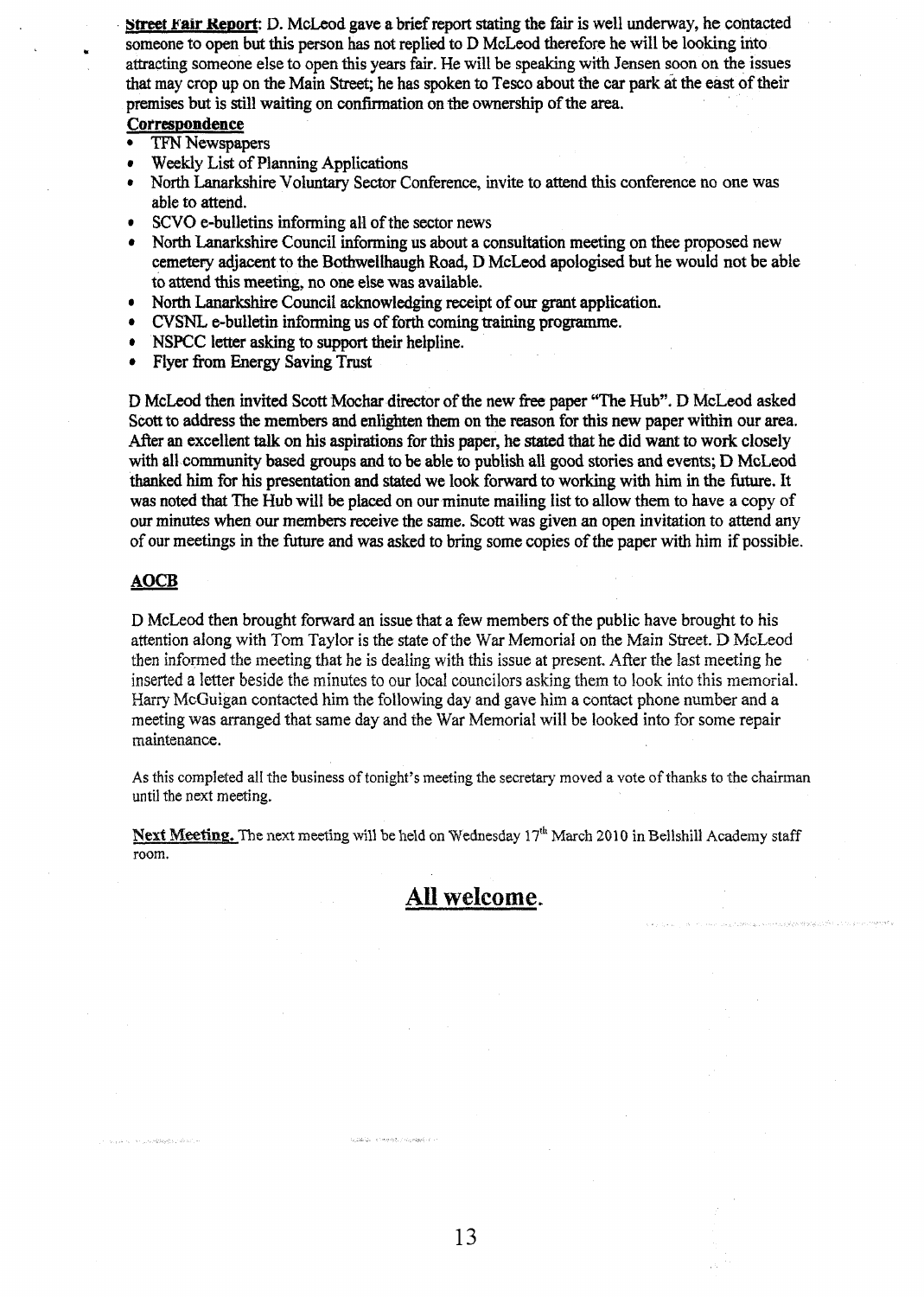## **Minutes of the meeting held on Wednesday 17'h March 2010 Bellshill Academy Staff Room**

AGENDA ITEM No. 3

#### **Welcome**

The vice chair person Ellen Williamson welcomed all the meeting,

#### **Present**

Tom Taylor MBE treasurer, Ellen Williamson vice chair person, Alice Forsyth, Walter Baker,  $\&$ Duncan McLeod secretary.

Visitor: Scott Mochar, Anne Munro Head Teacher from Bellshill Academy who will give a small talk later in the meeting.

#### **Apologies**

Pat Bannister, Jensen Connelly, Ray Mitchell, Alan Mulholland police, Tom Leggate Chairman,

D McLeod then gave another welcome to Scott Mochar from the Hub newspaper as a visitor and welcomed any comments that Scott could give for the benefit of the meeting.

**Minutes** The minutes of the previous meeting were approved on **a** motion by Alice Forsyth and seconded by Tom Taylor

**Business Arising** No issues other than that contained in the agenda.

**Police Report:** This report was given by D McLeod on behalf of Alan who had other business; copies were circulated to all members.

Main Points Bellshill sub division has performed well over the past month, detecting **a** number of assaults. Incidents where youths have been throwing bricks onto the carriageway of the A723 where vehicles have been damaged, further enquiries are ongoing. Blue Light Disco has been another great success and the date for the next one will be  $27<sup>th</sup>$  March in the Sir Matt Busby Centre. The Street Fair this year Bellshill Police Station will hold an OPEN DAY in conjunction with the fair.

**Treasurers Report** Given by Tom Taylor who stated that our balance is healthy at present.

**Street Fair Report:** D. McLeod gave a brief report stating the fair is well underway, he contacted the Provosts office and informed all present that Jim Robertson has been offered by the office to conduct the opening which D McLeod has accepted. D McLeod then gave a brief report on the activities for this year, on Saturday when the fair will be opened the usual stalls will be erected for our local charities, churches and anyone that books one, The Salvation Army Band along with the Bellshill & District Concert Brass band will entertain everyone from 12.00 noon, M & D Leisure will again support the weekend. This year **I** have decided to try and put some entertainment on the Sunday where I have arranged 3 dance groups to come along and perform for everyone, on the Monday I hope to bring in something to use the space on the Main Street to entertain those that comes along to support the fair. (Further details will be publicised)

**Presentation bv Mrs Anne Munro** Head Teacher from Bellshill Academy. Before starting with her small talk she thanked the members for giving her the opportunity to speak to the members of the community council. Anne went onto say she has been within education for over 25 years and started at Caldervale High School in Shotts and has now come to Bellshill Academy. John Cunningham will be a very difficult man to follow but Anne states that she will try very hard to move the school up all the statistical tables. The schools vision statement will be implemented in all areas but her main task at present is to try and encourage the pupils to attend the school, last years average attendance was approximately **89%** but in February this year it was monitored at 91 %, there